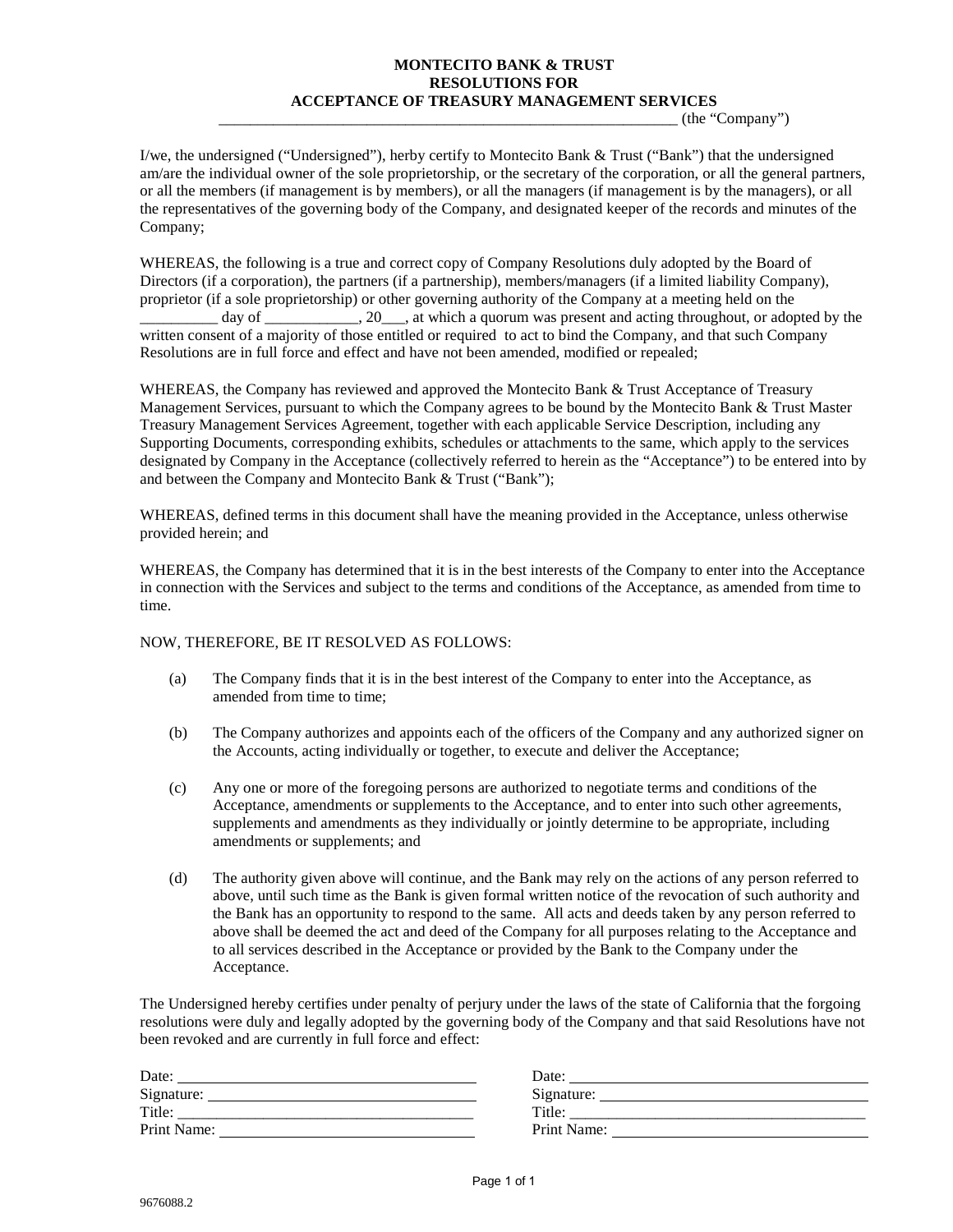## **MONTECITO BANK & TRUST ACCEPTANCE OF TREASURY MANAGEMENT SERVICES**

| Client Name:                  |                                                                                                               |
|-------------------------------|---------------------------------------------------------------------------------------------------------------|
| <b>Part I – Certification</b> |                                                                                                               |
| $\Box$ New Acceptance         | $\Box$ <b>Amendment No.</b> $\Box$ to existing Acceptance of Treasury<br>Management Services, original dated: |

Each amendment to this Acceptance will effectively supersede all prior versions of this Acceptance. Defined terms will have the meaning provided in the Montecito Bank & Trust Master Treasury Management Services Agreement, and applicable Service Description(s), unless otherwise defined herein.

The person(s) signing ("Executive Representative(s)") this Acceptance of Treasury Management Services ("Acceptance") on behalf of the company identified in the signature block of this Acceptance ("Client"), certifies on behalf of Client, to the extent applicable, that:

- (a) Client agrees to be bound by the Montecito Bank & Trust Master Treasury Management Services Agreement, together with each applicable Service Description, including any Supporting Documents, corresponding exhibits, schedules, enrollments, or attachments to the same, which apply to the services designated by Client in Part II of this Acceptance, and Client's use of any Service, including without limitation each Service that Client commences using after the Effective Date of this Acceptance, confirms Client's agreement to be bound by each Service Description relating to that Service;
- (b) The Client has received a copy of the Master Agreement together with each Service Description for which a Service has been selected by Client below; and
- (c) The Executing Representative has full authority to execute this Acceptance on behalf of Client, and to enter into other agreements and Supporting Documents for the Services now or hereafter offered by Bank, and to amend, terminate or otherwise act on behalf of Client with respect to each Service used by Client.

## **Part II – Service Options**

## **DESIGNATION OF MASTER TREASURY SERVICE OPTIONS.**

Client designates the following Service options (check all that apply):

 Business Online Banking Service Description. At this time, and subject to amendment by Bank, the Security Procedures include Client's logon username, password, and Security Codes. The Security Codes are prompted when Client attempts to log in from a new device, alternatively, Client may choose to require the Security Codes with each log in attempt by not registering their browser or device.

Check additional services that apply:

 Wire Transfer Service (if checked, includes Client agreement to separate Wire Transfer Service Description). Access to the Wire Transfer Service will be subject to enhanced Security Procedures. Refer to Section 6. Communications; Security Procedures in the Wire Transfer Service Description, for the current security procedures, as amended from time to time.

 ACH Service (if checked, includes Client agreement to separate Automated Clearing House (ACH) Service Description). Access to the ACH Service will be subject to enhanced Security Procedures. Refer to Section 8. Security Procedures in the ACH Service Description, for the current security procedures, as amended from time to time.

ACH Small Business Service. Credit origination only. Maximum ceiling limit applies.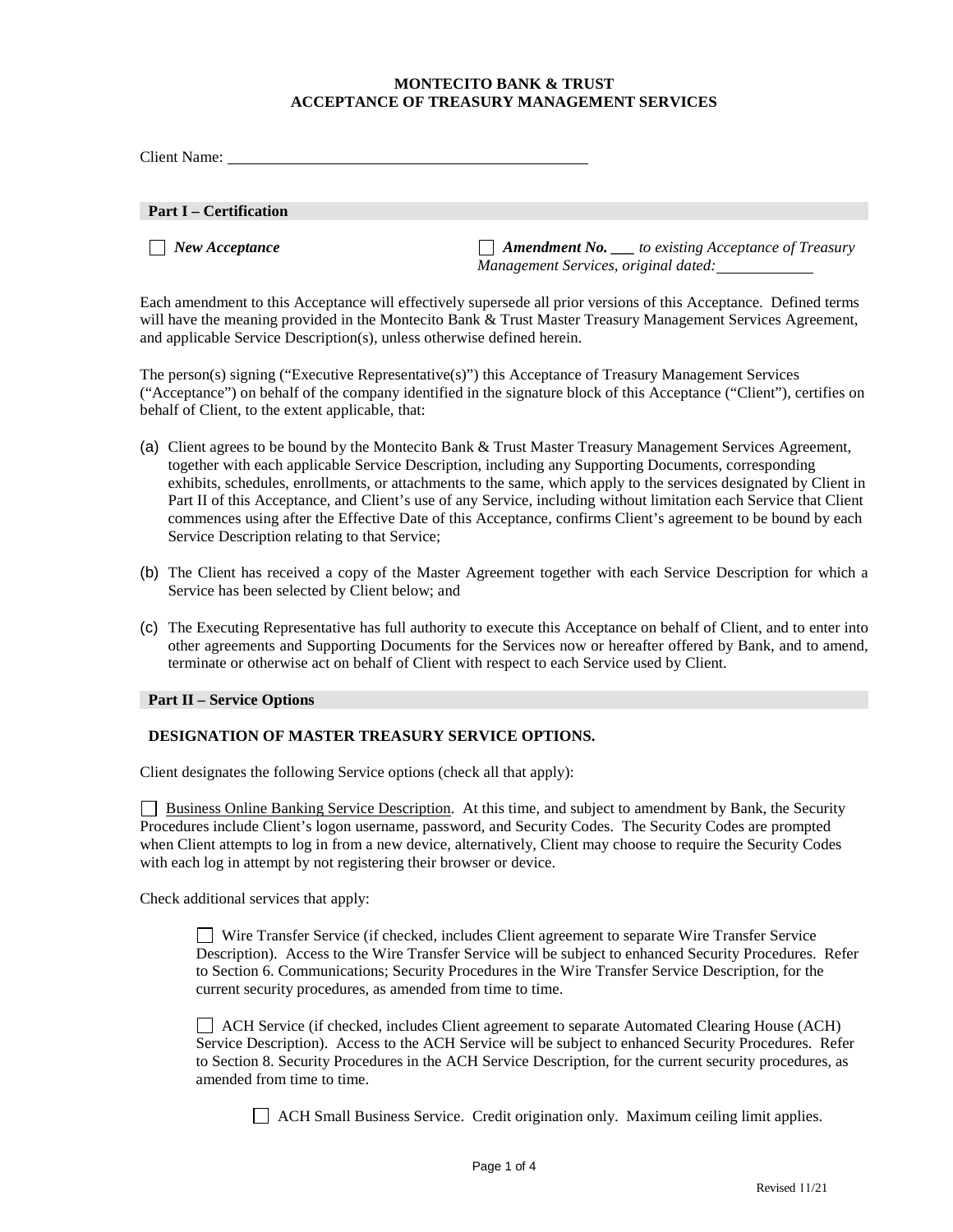CheckCapture Service (if checked, includes Client's agreement to separate CheckCapture Service Description).

 Positive Pay Service (if checked, includes Client's agreement to separate Positive Pay Service Description). Check all that apply:

 $\Box$  Positive Pay Check

**Positive Pay ACH** 

Commercial Center Service Description. At this time, and subject to amendment by Bank, the Security Procedures include the use of a Secure Browser and PIN. The PIN is prompted when Client attempts to log in to the Secure Browser.

Check additional services that apply:

 Wire Transfer Service (if checked, includes Client agreement to separate Commercial Center Wire Transfer Service Description). Access to the Wire Transfer Service will be subject to enhanced Security Procedures. Refer to Section 6. Communications; Security Procedures in the Wire Transfer Service Description, for the current security procedures, as amended from time to time.

 ACH Service (if checked, includes Client agreement to separate Commercial Center Automated Clearing House (ACH) Service Description). Access to the ACH Service will be subject to enhanced Security Procedures. Refer to Section 8. Security Procedures in the ACH Service Description, for the current security procedures, as amended from time to time.

 CheckCapture Service (if checked, includes Client's agreement to separate CheckCapture Service Description).

□ Positive Pay Service (if checked, includes Client's agreement to separate Positive Pay Service.Description). Check all that apply:

 $\Box$  Positive Pay Check

**Positive Pay ACH** 

 Multiple Party Access Service Description. Each Client: (i) acknowledges the list of clients named in attached Schedule A; (ii) designates all of its (his/her) current and future deposit and loan accounts maintained at Bank as "Accounts;" and (iii) expressly understands that the "Accounts" accessible pursuant to the Multiple Party Access Service Description will also include the Accounts of each Client identified in Schedule A.

### **Part III – Additional Terms and Signatures**

Any addition, deletion or change to the Acceptance for any Service requested by Client must be submitted in a form acceptable to Bank, and no such requested addition, deletion or change will become operative or effective until Bank confirms to Client that such addition, deletion or change has been approved by Bank and implemented. The Acceptance may be signed in counterparts and transmitted by facsimile. If signed in two or more counterparts, each will be deemed an original, but such counterparts will constitute one instrument. The effectiveness of the Acceptance (or any related document) and any signatures shall, to the extent permitted by applicable law, have the same force and effect as manually-signed originals and shall be binding on all parties hereto. Bank may also require that the Acceptance (or any related document) be confirmed by a manually-signed original thereof; provided, however, that the failure to request or deliver the same shall not limit the effectiveness of any facsimile document or signature.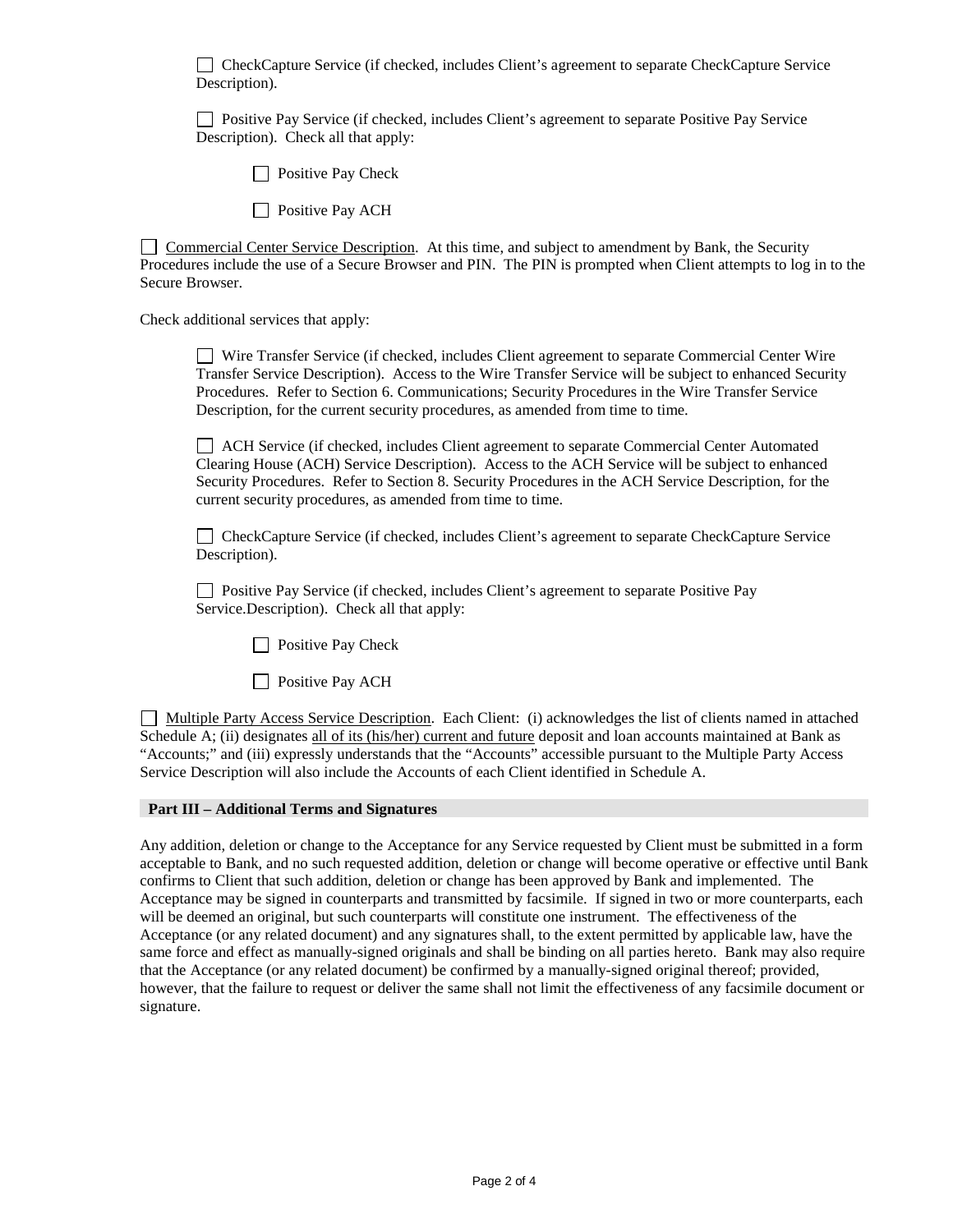**WITH THE EXCEPTION OF THE MULTIPLE PARTY ACCESS SERVICE DESCRIPTION WHICH (IF SELECTED ABOVE) IS AGREED TO JOINTLY AND SEVERALLY BETWEEN EACH CLIENT IN SCHEDULE A, EACH CLIENT SEPARATELY AGREES TO THE TERMS OF THIS ACCEPTANCE WITH BANK.**

**Agreed To and Accepted \_\_\_\_\_\_\_\_\_\_\_\_\_\_\_\_\_\_\_\_\_ ("Effective Date")**

**CLIENT**

 **(Multiple Clients): IF CHECKED, SIGNED AS DULY APPOINTED AGENT, AGREED TO AND ACCEPTED BY AND ON BEHALF OF EACH CLIENT LISTED UNDER LIST OF CLIENTS IN SCHEDULE A TO THIS ACCEPTANCE.** 

Signature:

Printed Name:

Title:

### **MONTECITO BANK & TRUST**

Signature:

Printed Name: Name: Name: Name: Name: Name: Name: Name: Name: Name: Name: Name: Name: Name: Name: Name: Name: Name: Name: Name: Name: Name: Name: Name: Name: Name: Name: Name: Name: Name: Name: Name: Name: Name: Name: Name

Title: The contract of the contract of the contract of the contract of the contract of the contract of the contract of the contract of the contract of the contract of the contract of the contract of the contract of the con

#### **\_\_\_\_\_\_\_\_\_\_\_\_\_\_\_\_\_\_\_\_\_\_\_\_\_\_\_\_\_\_\_\_\_\_\_\_\_\_\_\_\_\_\_\_\_\_\_\_\_\_\_\_\_\_\_\_\_\_\_\_\_\_\_\_\_\_\_\_\_\_\_\_\_\_\_\_\_\_\_\_\_ BANK USE ONLY (Branch/Treasury):**

| Date                     | (All documents provided are versions in effect as of this date)               |
|--------------------------|-------------------------------------------------------------------------------|
|                          | Resolutions Received: (Bank employee's initial)                               |
|                          | Service Descriptions provided (Bank employee initial all that were provided): |
|                          | Master Treasury Management Services Agreement                                 |
|                          | <b>Business Online Banking Service Description</b>                            |
| $\overline{\phantom{a}}$ | Wire Transfer Service Description                                             |
|                          | Automated Clearing House (ACH) Service Description                            |
|                          | <b>CheckCapture Service Description</b>                                       |
|                          | Positive Pay Service Description                                              |
|                          | <b>Commercial Center Service Description</b>                                  |
|                          | <b>Commercial Center Wire Transfer Service Description</b>                    |
|                          | <b>Commercial Center Automated Clearing House (ACH) Service Description</b>   |

\_\_\_\_ Multiple Party Access Service Description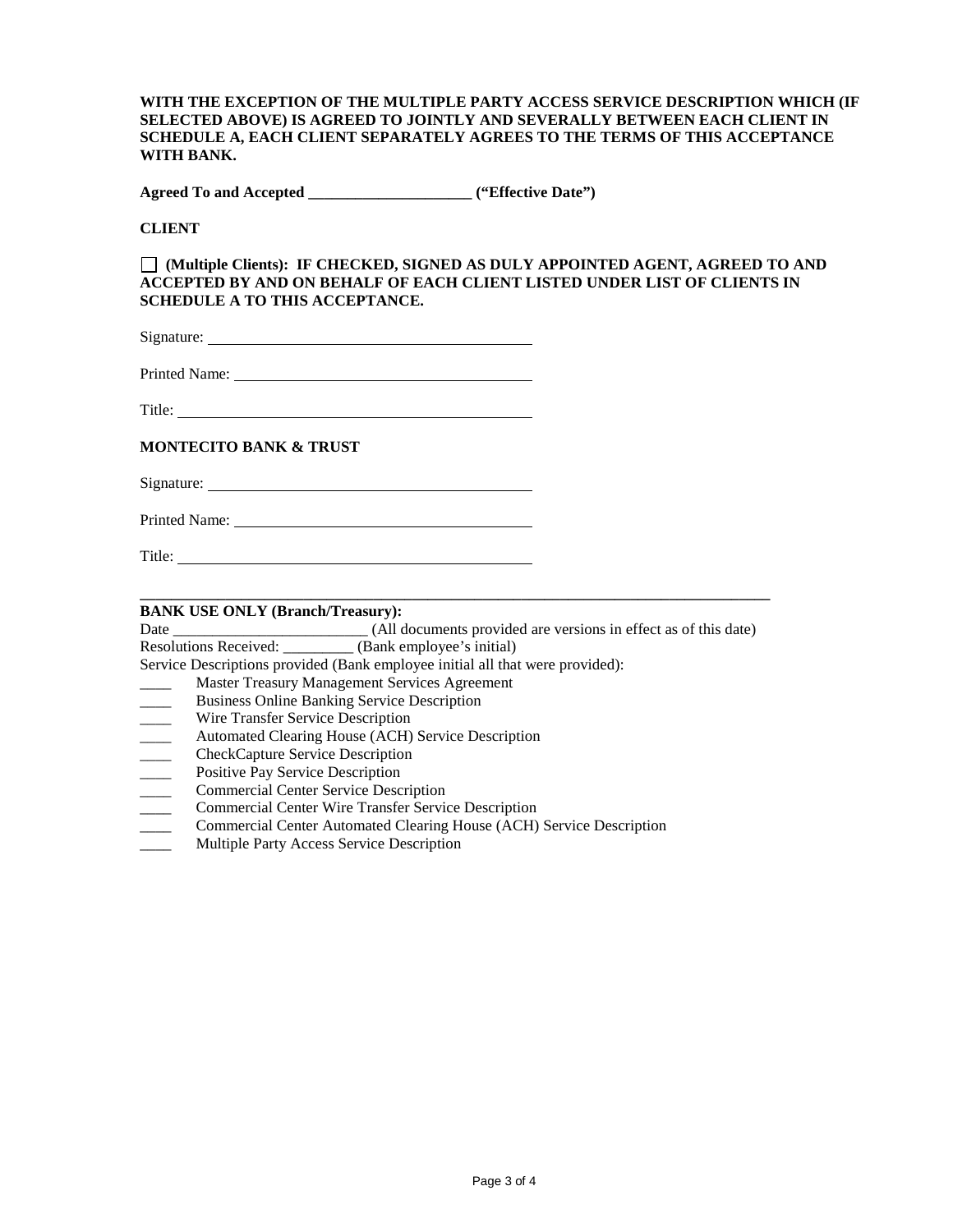### **ACCEPTANCE OF TREASURY MANAGEMENT SERVICES SCHEDULE A**

| <b>Client Name:</b>         | <b>TIN/SSN:</b> | <b>Address:</b> |             | Phone:               |
|-----------------------------|-----------------|-----------------|-------------|----------------------|
|                             |                 |                 |             |                      |
|                             |                 |                 |             |                      |
| By (Print Name and Title):* | Signature:*     |                 | Date Added: | <b>Date Removed:</b> |
|                             |                 |                 |             |                      |
|                             |                 |                 |             |                      |
|                             |                 |                 |             |                      |
| <b>Client Name:</b>         | <b>TIN/SSN:</b> | <b>Address:</b> |             | Phone:               |
|                             |                 |                 |             |                      |
|                             |                 |                 |             |                      |
| By (Print Name and Title):* | Signature:*     |                 | Date Added: | <b>Date Removed:</b> |
|                             |                 |                 |             |                      |
|                             |                 |                 |             |                      |
|                             |                 |                 |             |                      |
|                             |                 |                 |             |                      |
|                             |                 |                 |             |                      |
| <b>Client Name:</b>         | <b>TIN/SSN:</b> | <b>Address:</b> |             | Phone:               |
|                             |                 |                 |             |                      |
|                             |                 |                 |             |                      |
| By (Print Name and Title):* | Signature:*     |                 | Date Added: | <b>Date Removed:</b> |
|                             |                 |                 |             |                      |
|                             |                 |                 |             |                      |
|                             |                 |                 |             |                      |
| <b>Client Name:</b>         | <b>TIN/SSN:</b> | <b>Address:</b> |             | Phone:               |
|                             |                 |                 |             |                      |
|                             |                 |                 |             |                      |
|                             |                 |                 |             |                      |
| By (Print Name and Title):* | Signature:*     |                 | Date Added: | <b>Date Removed:</b> |
|                             |                 |                 |             |                      |
|                             |                 |                 |             |                      |

\*Indicates field must be completed by each Client unless the "Multiple Clients" box on the Acceptance signature page was checked, indicating that the Acceptance has already been signed by and on behalf of each Client whose name is listed on this Schedule A. In such case, must only identify the name of the entity Client in the first field, together with the "TIN/SSN", "Address", "Phone", and date "Added" or "Removed," accordingly.